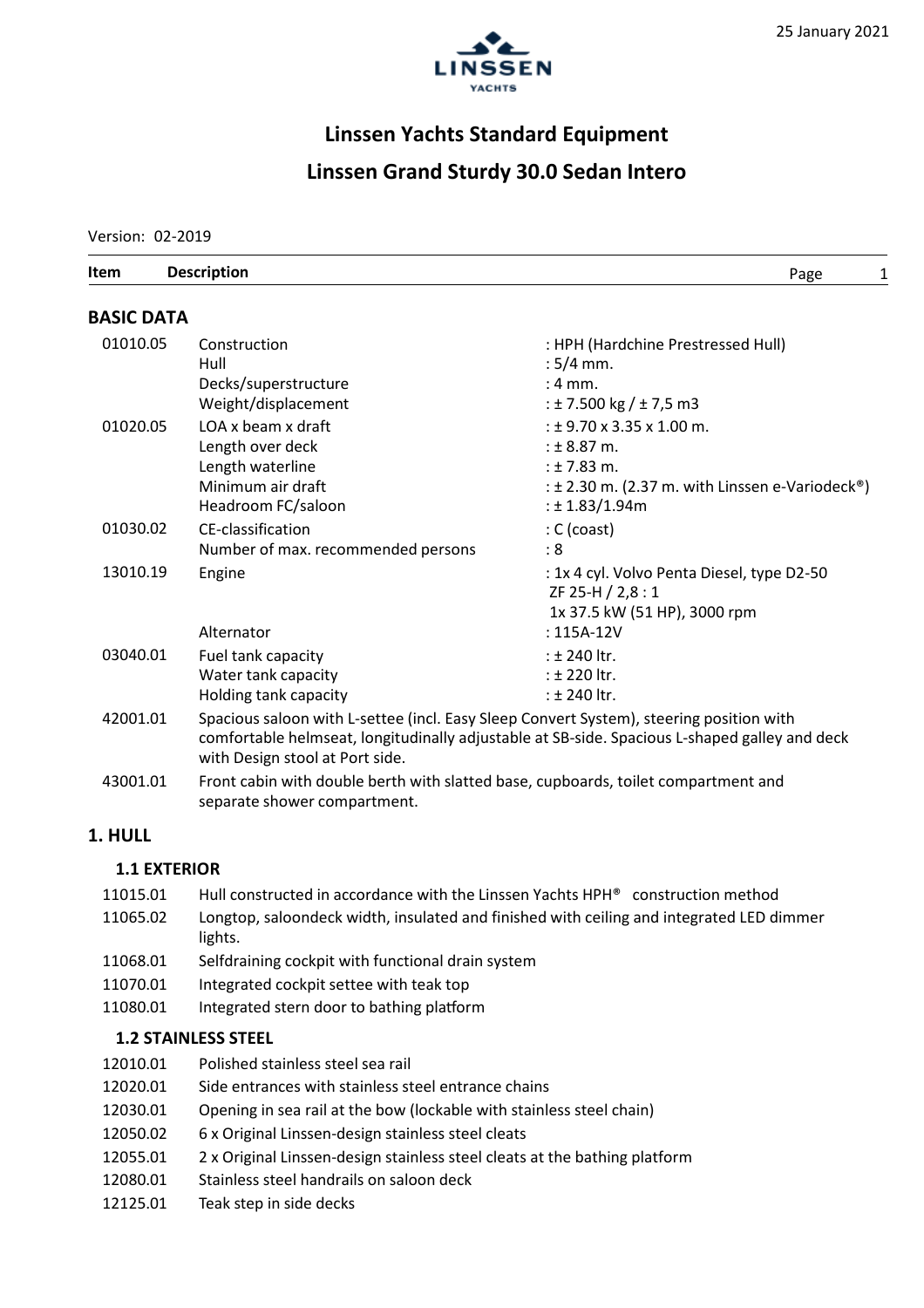# Linssen Grand Sturdy 30.0 Sedan Intero

| Item                 | <b>Description</b>                                                                                                                                                     | Page                                                                          | 2 |  |
|----------------------|------------------------------------------------------------------------------------------------------------------------------------------------------------------------|-------------------------------------------------------------------------------|---|--|
| 12130.01             | Polished stainless steel foldable bathing ladder at bathing platform (incl. solid teak steps<br>with anti-slip profiles)                                               |                                                                               |   |  |
| 12145.02             | Robust, stainless steel coated bathing platform, with solid teak parts (including Heavy<br>Duty Linssen PVC fendering from bathing platform to 1/3 of the hull length) |                                                                               |   |  |
|                      | <b>1.3 TECHNICAL</b>                                                                                                                                                   |                                                                               |   |  |
| 13030.01             | Linssen DUAL CROSS engine foundation                                                                                                                                   |                                                                               |   |  |
| 13040.01             | Linssen "FIS" system (patent Floor Integrated System®) for integral protected loop-up of<br>cables and ductings in the engine compartment                              |                                                                               |   |  |
| 13050.02             | Provisions for bowthruster                                                                                                                                             |                                                                               |   |  |
| 13060.02             | Provisions for sternthruster, incl. main power cables                                                                                                                  |                                                                               |   |  |
| 13080.03             | Provisions for deck-wash pump                                                                                                                                          |                                                                               |   |  |
| 13110.01             | Outside shower at bathing platform, with warm and cold water tap                                                                                                       |                                                                               |   |  |
| 13150.02             | Integrated bow fitting with fixed anchor roller and stainless steel anchor holder                                                                                      |                                                                               |   |  |
| 13240.01             |                                                                                                                                                                        | Selfdraining seawaterproof anchor chain container                             |   |  |
| 13280.01             | Waterproof speakers for radio in open cockpit                                                                                                                          |                                                                               |   |  |
| 2. COATING           |                                                                                                                                                                        |                                                                               |   |  |
|                      | <b>2.1 COATING AND DECK FINISH</b>                                                                                                                                     |                                                                               |   |  |
| 21010.01             | Linssen 2 component Exterior Coating system                                                                                                                            |                                                                               |   |  |
| 21020.01             | Saloon and cabin deck in anti-slip coating                                                                                                                             |                                                                               |   |  |
| 21030.01             | Fore-deck and side decks in anti-slip coating                                                                                                                          |                                                                               |   |  |
| 21060.01             |                                                                                                                                                                        | Non-toxic antifouling suitable for fresh and salt water (Black colour)        |   |  |
| 21070.01             |                                                                                                                                                                        | Additional 2-component easy-to-clean protective coating in engine compartment |   |  |
| 21090.19             | Original Linssen colour scheme:                                                                                                                                        |                                                                               |   |  |
|                      | Superstructure and hull                                                                                                                                                | : Sand Beige                                                                  |   |  |
|                      | Waterline                                                                                                                                                              | : Dark Green                                                                  |   |  |
|                      | Antifouling<br>Rope fender                                                                                                                                             | : Black<br>: Beige                                                            |   |  |
|                      | Glass windows saloon, ventilation-/escape hatch: "summer green" tinted                                                                                                 |                                                                               |   |  |
|                      | <b>2.2 TEAK DECKS</b>                                                                                                                                                  |                                                                               |   |  |
| 22030.01             | Teak floor in the cockpit                                                                                                                                              |                                                                               |   |  |
|                      | <b>3. ENGINE COMPARTMENT</b>                                                                                                                                           |                                                                               |   |  |
|                      | <b>3.1 TECHNICAL</b>                                                                                                                                                   |                                                                               |   |  |
| 31010.01             |                                                                                                                                                                        |                                                                               |   |  |
|                      | Linssen Yachts "hydrolubricated" propeller shaft installation                                                                                                          |                                                                               |   |  |
| 31020.01<br>31025.01 | Engine/shaft connection through homokinetic coupling and thrust bearing                                                                                                |                                                                               |   |  |
| 31030.03             | Special low noise propeller                                                                                                                                            |                                                                               |   |  |
|                      | 12V. Bowthruster 55 kgf (3 kW / 4 HP)                                                                                                                                  |                                                                               |   |  |
| 31070.01             | Mechanical Morse engine control equipped with anti-vibration kit for noise and vibration<br>damping.                                                                   |                                                                               |   |  |

- 31090.01 Hydraulic steering
- 31093.02 Stainless steel steering wheel with teak rim, at inside steering position
- 31120.01 Emergency steering installation
- 31150.02 Fuel tank of advanced design with inspection/cleaning hatch (± 240 litres)
- 31160.03 Magnetic level gauge in fuel tank for direct volume indication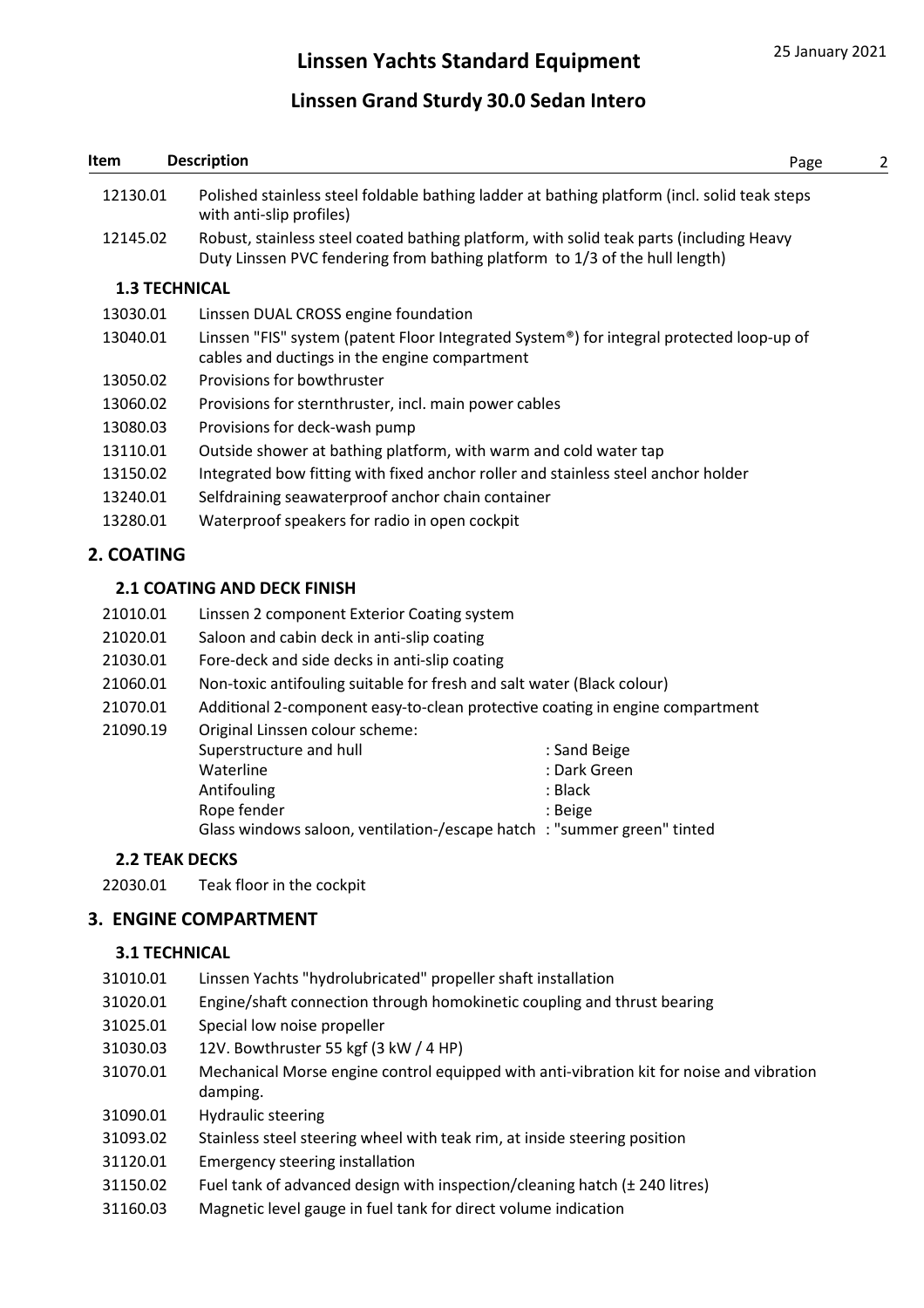# Linssen Grand Sturdy 30.0 Sedan Intero

# **Item Description** 2008 **Page 3** 31170.01 Separate second (1 x on engine) fuel filter with water separator 31210.01 Fuel supply cut-off to engine from saloon settee 31240.01 Air-heating 4kW with outlets in saloon and FC (lockable). Control panel in saloon. 31700.03 Automatic fire extinguishing in engine compartment 31750.01 Linssen super sound insulation package consisting of a sound absorbent insulation and a non vibration package. 3.2 ON-BOARD WATER SYSTEMS 32010.01 Automatic pressurized water system including solid PVC water tank with inspection/cleaning hatch and level indicator (± 220 litres) 32020.01 Automatic pump with electronic pressure regulation for water system 32050.01 Hot water system (24 litre calorifier) 32060.01 230 V / 500W immersion heater in calorifier 32080.03 Holding tank toilet including Dockside-Discharge connection and level indicator (± 240 litres) 32095.01 All grey water outlets (sinks and shower-drainage) discharge directly overboard 32105.02 Drain pump shower front cabin finished with time relay 32110.02 Holding tank waste pump-out unit for Direct Discharge 32180.01 Electric bilge pump installation in engine compartment, with float switch for alarm. Manually operated 32200.01 Additional loose electric bilge pump provided, with discharge tube and supply cable 3.3 ELECTRICAL & ELECTRONICS 33020.01 Electric domestic 12 V. with automatic main fuse and separate fuses for all users 33022.01 Linssen Yachts ICCESS main switchboards, 1x in saloon and 1x at steering position, for control of key functions and reading of fluid levels 33030.01 230V. /16Amp shore power connection with fuses and shore power cable (25 metres)

- 33082.01 Domestic: 12V. with 1 maintenance free "Super Cycle" AGM-batterie 170 Ah.
- 33180.01 Starting circuit 12V. with 1 x maintenance free "Super Cycle" AGM-battery 170 Ah.
- 33230.06 Automatic VICTRON BlueSmart 12/30-3 (3x 30 A.) battery charger, with BlueTooth function that allows readout via app.

### 3.4 INSTRUMENTS & NAVIGATION

- 34010.01 Engine instrument panel with rev.counter and volt-, temperature and oil pressure alarm (acoustic en optical)
- 34030.02 Compressor horn with control at steering position
- 34050.02 LED navigation lights: Starboard and Port side on superstructure, stern light, top light in mast and anchor light
- 34070.01 Spare wiring for compass/windset

### 3.4.1 NAVIGATION INSTRUMENTS

34080.14 Raymarine i70S multifunction instrument with read out from echosounder, log and outside water temperature at steering position

### 3.5 EXTERIOR EQUIPMENT HULL

- 35010.01 Magnesium anodes (for fresh water)
- 35030.01 Original Linssen synthetic-fibre rope fender, with stainless steel stretcher (Beige colour)
- 35081.22 Manual anchor winch with integrated Heavy Duty stainless steel anchor rollers and Linssen patented anchor rail. Including 30m 8mm. anchor chain and 15 kg. Bruce anchor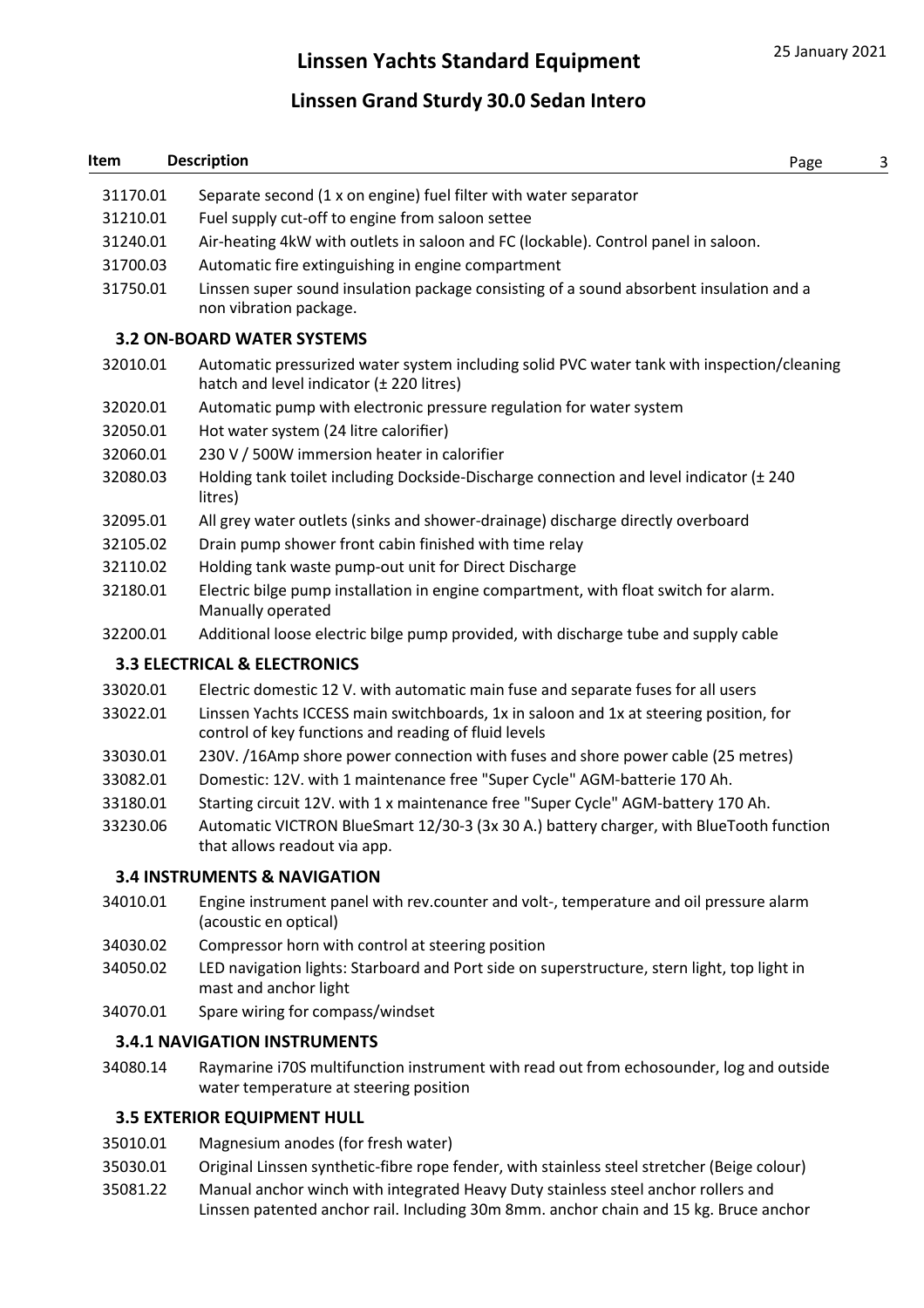# Linssen Grand Sturdy 30.0 Sedan Intero

#### **Item Description** 2008 **Page 4**

# 3.7 EXTERIOR EQUIPMENT SUPERSTRUCTURE

- 37030.02 Robust windscreen wiper installation wheelhouse, position middle and SB-side
- 37070.01 Original Linssen Design mast powder coated in colour superstructure
- 37075.02 Stainless steel mast stays with quick release system
- 37210.01 Cockpit hatch equipped with stainless steel lock and gas strut
- 37271.11 Entrance doors, varnished in superstructure colour

# 3.8 WINDOWS

- 38010.01 All windows to saloon in anodised aluminium profiles, incl. toughened "Summer Green" tinted glass
- 38060.02 Hinged window in Port forward saloon, with "Summer Green" tinted glass
- 38300.02 4 x opening port-holes in the forward cabin, with plain acrylate
- 38400.01 Aluminium ventilation/escape hatch, with "Summer Green" tinted acrylate in the forward cabin, incl. curtain

# 4. INTERIOR

#### **GENERAL**

- 40010.01 Linssen panels FPS® (Floating Panel System, Patented)
- 40020.03 Interior constructed of high-end okoumé panelling with cherry finish
- 40030.01 Deck-head lining in decor finish
- 40040.01 Original Linssen maintenance friendly ship's floor, wengé color
- 40050.02 High gloss stainless steel fittings in all compartments
- 40060.02 High gloss stainless steel door and locker furniture, with push-button catches

### 4.2 SALOON/ GALLEY

- 42021.01 Comfortable saloon settee with "Easy Sleep Convert System", double-bed function with integrated storage space
- 42031.02 Elegant wider saloon table. Including provision for sea-fixed mounting in the cockpit by means of Bellingham fastenings
- 42061.01 Steering position including comfortable helmseat, longitudinally adjustable
- 42081.01 Galley with cupboards and drawers
- 42092.01 Galley worktop finished with "Clamshell" original Corian®
- 42111.01 Chart table/desk with folding lid for mounting optional TV including comfortable design stool.
- 43141.01 Wardrobe in saloon on SB side in the front
- 42414.01 Wall panels in saloon SB, Port and front in cream white HPL.

### 4.3 FRONT CABIN/ SHOWER & HEADS COMPARTMENTS

- 43021.01 Double berth with slatted base and large drawer
- 43031.01 Spacious linen-cupboard on Port side
- 43041.01 Spacious linen cupboard on Starboard side
- 43062.02 Toilet/shower walls FC in high quality Formica wall finishing
- 43071.02 Washbasin in front toilet-compartment, built into vanity unit. Worktop and wash basin in toilet compartment finished in original Corian® "Clamshell"
- 43082.02 Shower in the FC finished in high quality Formica wall finishing and teak seat
- 43412.01 Soft paneling FC, longitudinal SB/Port (3 panels)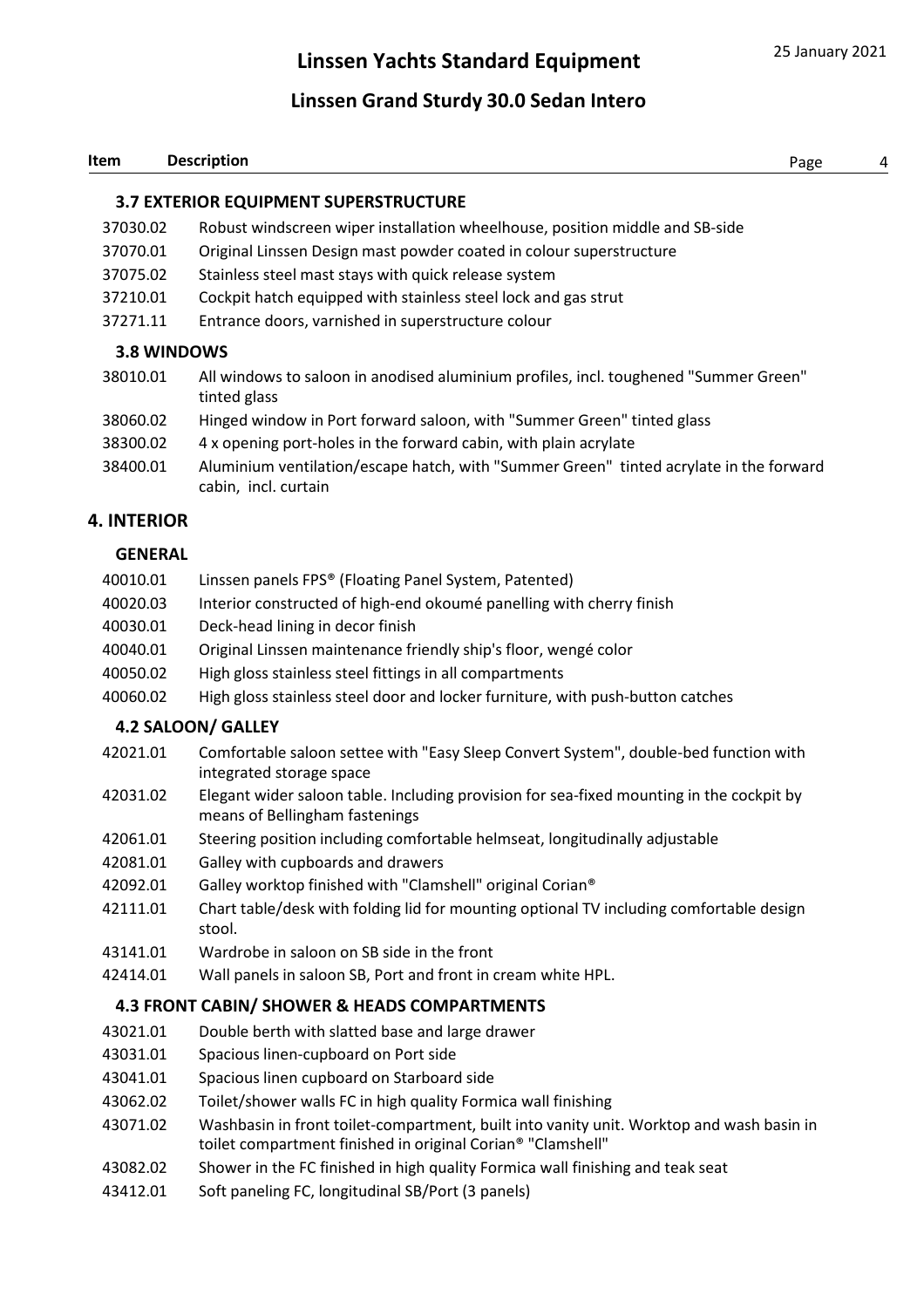### 5. FINISH

# 5.1 LIGHTING & SOCKETS

- 51010.05 LED dimmed interior light fittings in all compartments, with light switches
- 51400.01 1x USB socket in the saloon for charging mobil equipment. No data transfer.
- 51500.00 1 x 12 V. socket at steering position
- 51603.01  $3 \times 230$  V. Sockets in the FC (1x), saloon (1x) and galley (1x)

# 5.2 GALLEY

- 52015.01 Bar cupboard in saloon, incl. set of Linssen Yachts glasses (comprising: 6 shot glasses, 6 highball glasses, 6 whisky glasses and 6 wine glasses)
- 52020.02 Integrated waste bucket in cupboard incl. partition with shelves
- 52023.01 Anti-slip mats in galley
- 52030.01 Cutlery tray
- 52040.01 80 l. refrigerator with freezer compartment
- 52105.02 Gas installation with Campingaz gas bottle (3kg), in container at bathing platform
- 52110.02 3-burner stainless steel gas hob
- 52120.02 Glass coverplate for 3-burner gas hob
- 52180.01 Stainless steel sink
- 53020.03 Mixer tap in galley type Grohe Essence

# 5.3 SANITARY FITTINGS

- 53010.01 Selected bathroom fittings (mirror, toilet paper holder, etc.), in the forward cabin
- 53030.03 Wash-basin mixer tap in toilet compartment FC type Grohe Essence
- 53050.04 Shower mixer tap in forward shower type Grohe 1000C (Thermostatically adjustable) incl. shower rail
- 53130.01 Manual sea toilet

# 5.4 AUDIO / VIDEO/ INTERNET

54010.02 Stereo radio/MP3-player Fusion RA70N with bluetooth including 2 speakers in the saloon and FM radio antenna in mast. Audio streaming possible Operation possible via the App FUSION link DAB+ ready AM/FM including RDS Amplifier Class-AB 4x 50W

### 5.6 INTERIOR UPHOLSTERY

- 56031.02 L-shaped saloon settee, finished in genuine leather
- 56045.02 Comfortable helm seat finished in genuine leather
- 56073.02 Design stool finished in genuine leather
- 56101.11 Mattrass 1x 2 pers. in front cabin type coldfoam 14 cm. with layer in foam in two hardness grades.
- 56300.01 Curtains for windows and hatches, cream colour

# 5.8 EQUIPMENT

- 58010.01 Spares kit including tool-kit, impeller, fuses, paint-tips and various maintenance parts
- 58020.01 Complete inventory including 4 fenders, 4 mooring ropes (10 meters), boathook, life buoy, bucket, scrubbing brush, national flag, yard ribbon, safety rope for anchor chain and anchor ball